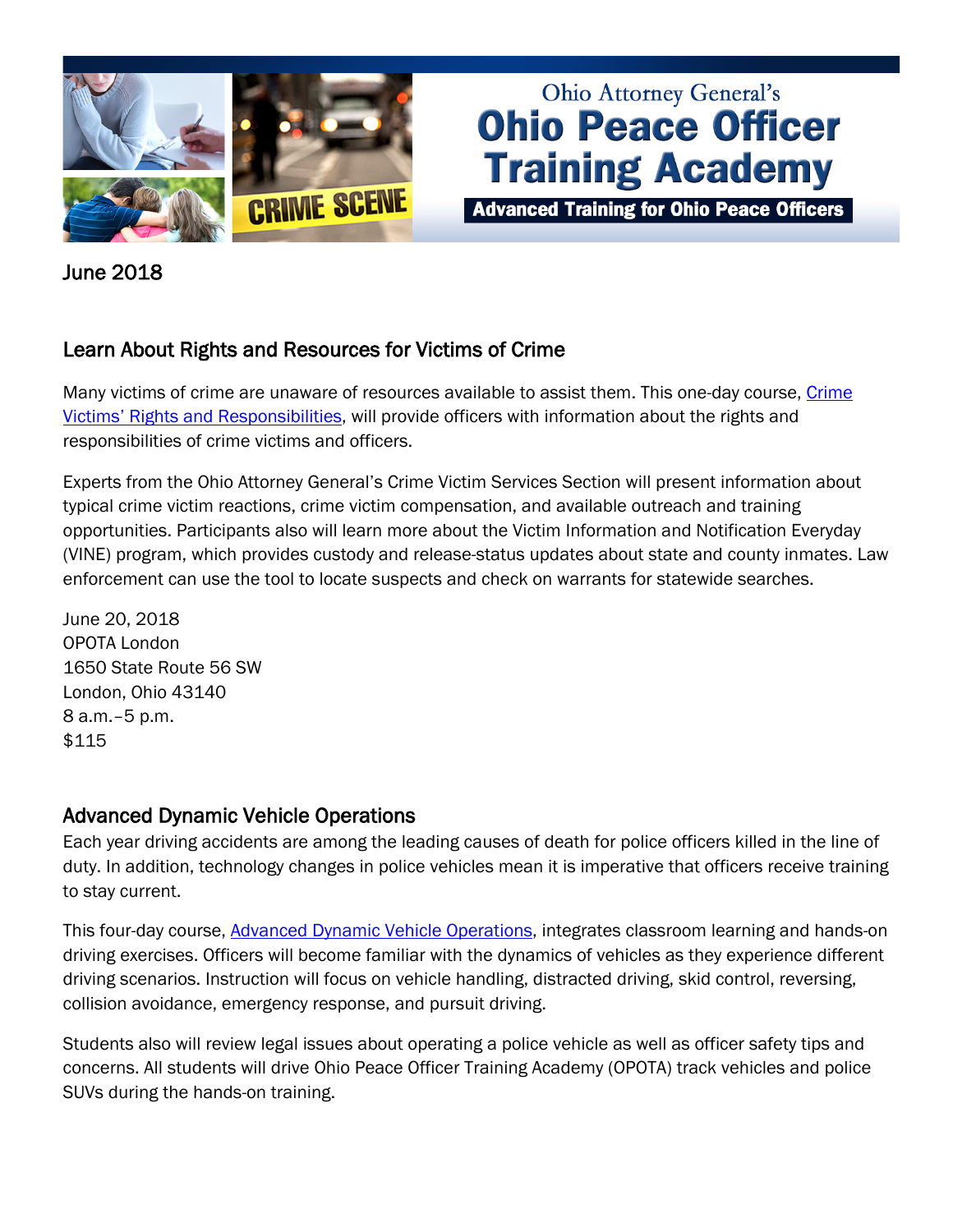*NOTE: This is not a beginner's course. Students who attend should have attended an advanced driving course in the last three years.*

Aug. 6-9, 2018 *(final course for 2018)* OPOTA London 1650 State Route 56 SW London, Ohio 43140 \$500

### Learn New Skills for Use-of-Force Situations

Training focused on use-of-force scenarios can help officers be more confident to control high-stress situations as they arise. [Mobile Subject Control](http://www.ohioattorneygeneral.gov/Law-Enforcement/Ohio-Peace-Officer-Training-Academy/Course-Catalog/Course-Categories/Subject-Control-Courses/Mobile-Subject-Control) is a free, four-hour course that builds on lessons taught in last year's Practical Application of Force course.

Participants will learn how to apply techniques in different situations, when to use those techniques, and how to articulate what happened when filing a report. Students should be in good physical condition to participate and should bring their duty belt.

*NOTE: This course is limited to sworn law enforcement only. The course will be offered multiple times in 2018 at different locations. Visit the [OPOTA Catalog](http://www.ohioattorneygeneral.gov/Law-Enforcement/Ohio-Peace-Officer-Training-Academy/Course-Catalog/Course-Categories/Subject-Control-Courses/Mobile-Subject-Control) for more dates.*

| Zane State College                                    | June 19, 2018        | June 19, 2018        |
|-------------------------------------------------------|----------------------|----------------------|
| 1555 Newark Road                                      | 8 a.m.-noon          | $1 - 5$ p.m.         |
| Zanesville, Ohio 43701                                | Course #77-001-18-13 | Course #77-001-18-14 |
| Zane State College                                    | June 20, 2018        | June 20, 2018        |
| 1555 Newark Road                                      | 8 a.m.-noon          | $1 - 5$ p.m.         |
| Zanesville, Ohio 43701                                | Course #77-001-18-15 | Course #77-001-18-16 |
|                                                       |                      |                      |
| <b>Owens Community College</b>                        | Sept. 5, 2018        | Sept. 5, 2018        |
| 30335 Oregon Road                                     | 8 a.m.-noon          | $1 - 5$ p.m.         |
| LE/Fire Building - Room 118<br>Perrysburg, Ohio 43551 | Course #77-001-18-17 | Course #77-001-18-18 |
| <b>Owens Community College</b>                        | Sept. 6, 2018        | Sept. 6, 2018        |
| 30335 Oregon Road                                     | 8 a.m.-noon          | $1 - 5$ p.m.         |
| LE/Fire Building - Room 118<br>Perrysburg, Ohio 43551 | Course #77-001-18-19 | Course #77-001-18-20 |